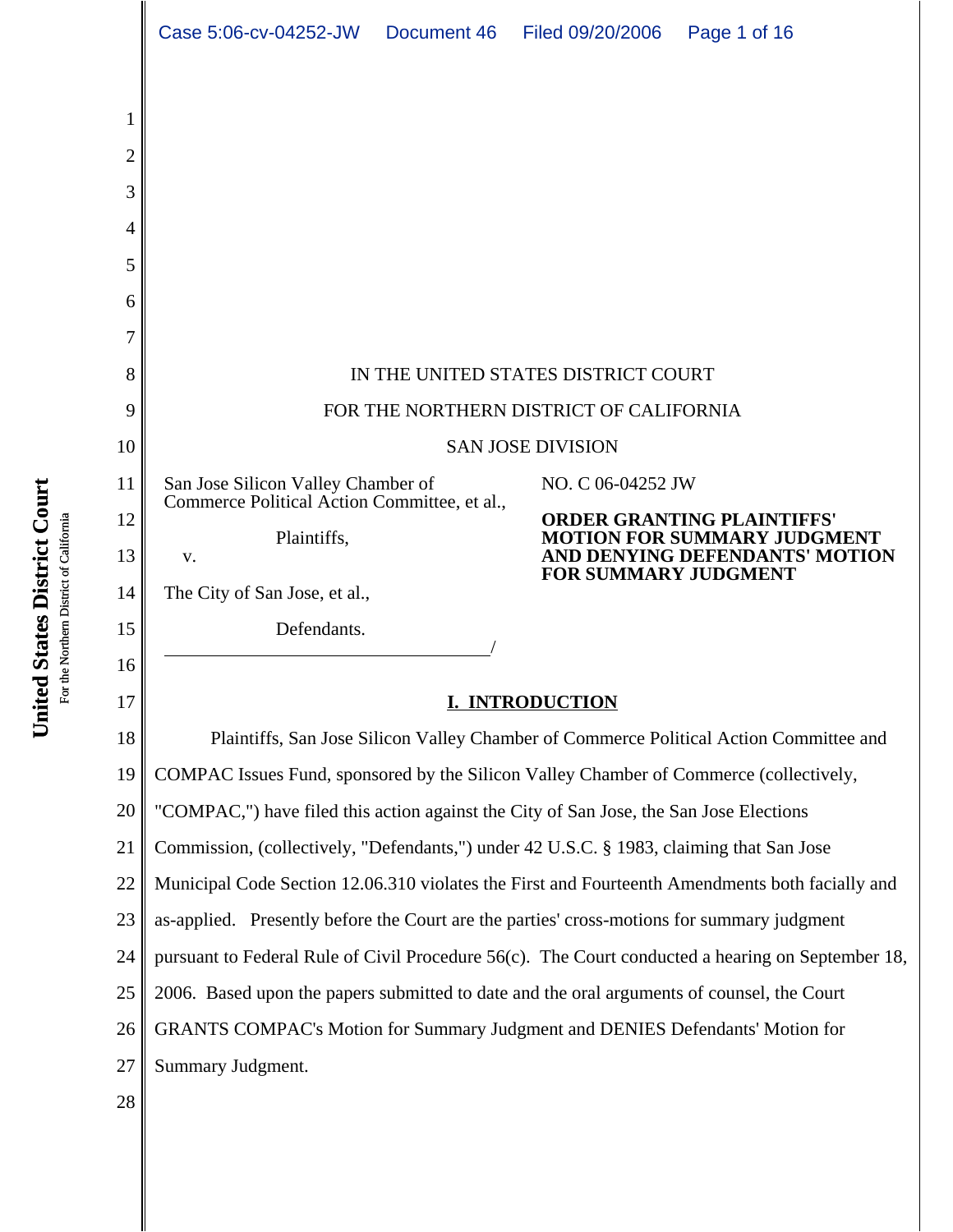#### **II. BACKGROUND**

1

2

The parties have jointly stipulated to the following facts:

3 4 5 6 7 8 9 10 11 12 13 14 Beginning on May 16, 2006, COMPAC distributed to San Jose residents six versions of mailers and one version of telephone messages relating to recent events in San Jose. (Stipulated Facts and Exhibits to Respective Summary Judgment Motions by All Parties ¶ 1, hereafter "Stipulated Facts," Docket Item No. 11.) Each mailer and telephone message referred to City Councilperson Cindy Chavez ("Chavez"), a mayoral candidate in the June 6, 2006 primary election and November 2006 general election. (Stipulated Facts ¶¶ 2-3.) Each mailer or telephone message attributed actions, decisions, or voting stances to Chavez regarding San Jose's \$4 million payment related to the Grand Prix Auto Race, the Norcal garbage contract, certain city eminent domain actions, or Mayor-City Council relations. (Stipulated Facts, Exs. A-H.) Each mailer concluded, "There has to be a better way for San Jose," or "There just has to be a better way for San Jose." Id. The mailers and telephone messages were paid for with contributions to COMPAC from individuals and organizations, some of whom contributed more than \$250 each. (Stipulated Facts ¶ 7.)

15 16 17 18 19 20 21 22 A citizen complaint about COMPAC's messages was filed with the San Jose Election Commission ("Election Commission") on May 17, 2006. (Stipulated Facts ¶ 4.) The Election Commission began an investigation, conducted by its Evaluator, to determine whether the mailers and telephone messages violated the San Jose Municipal Code's ("SJMC") requirements for independent expenditures or contribution limits on independent committees. Id. The Evaluator concluded that COMPAC's mailers and telephone calls were not "independent expenditures" under SJMC law, because they did not "expressly advocate" Chavez's election or defeat or otherwise refer to Chavez's mayoral campaign or candidacy. (Stipulated Facts at ¶ 6.)

23 24 25 26 27 The Election Commission held a hearing on May 31, 2006. (Stipulated Facts ¶ 8.) It adopted the Evaluator's conclusion that COMPAC had not violated the SJMC's independent expenditures restrictions or reporting requirements. Id. However, it found that COMPAC, by funding its communications with individual contributions exceeding \$250, had violated SJMC Section 12.06.310, which provides:

United States District Court **United States District Court** For the Northern District of California For the Northern District of California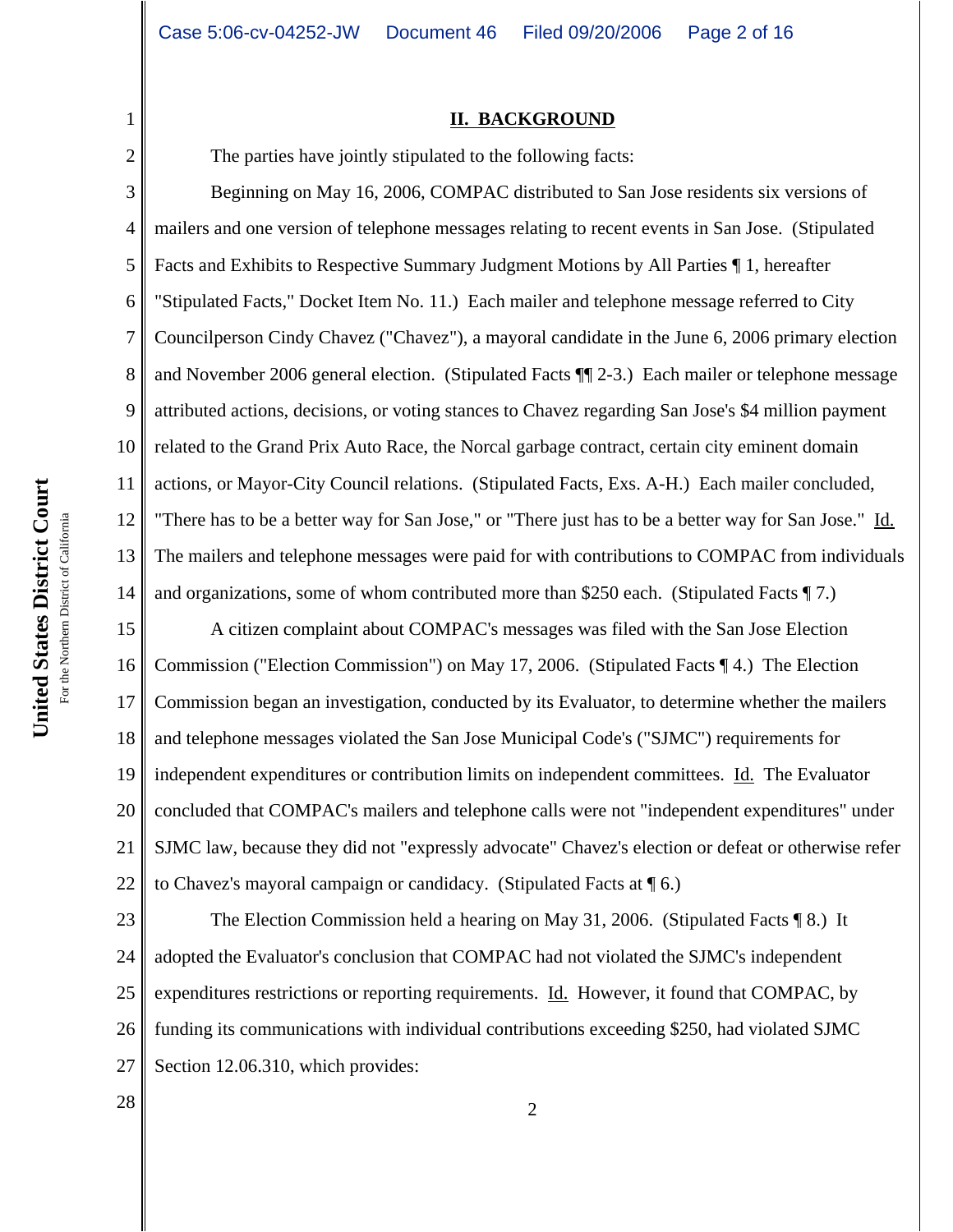#### **Contribution Limitations to Independent Committees.**

A. No person shall make nor shall any person accept any contribution to or on behalf of an independent committee expending funds or making contributions in aid of and/or opposition to the nomination or election of a candidate for city council or mayor which will cause the total amount contributed by such person to such independent committee to exceed two hundred fifty dollars per election.

B. Independent committees contributing to election campaigns in addition to City of San Jose council or mayoral campaigns shall segregate contributions received or expenditures made for the purpose of influencing such San Jose elections from all other contributions or expenditures. Where an independent committee has segregated such contributions and expenditures for such city elections, contributors to that committee may contribute more than two hundred fifty dollars so long as no portion of the contribution in excess of two hundred fifty dollars is used to influence San Jose council or mayoral elections.

C. This section is not intended to prohibit or regulate contributions to independent committees to the extent such contributions are used on behalf of or in opposition to candidates for offices other than mayoral or council offices of the city of San Jose.

The Elections Commission decided to impose a civil fine against COMPAC. (Stipulated

14 Facts ¶ 9.) The exact amount of the fine is pending receipt of information from COMPAC about the

15 number of contributions exceeding \$250 that it used to fund the communications. Id.

On June 21, 2006, the Elections Commission issued COMPAC a letter of public reprimand

17 for its violation of SJMC Section 12.06.310. (Stipulated Facts ¶ 10.)

On July 11, 2006, COMPAC filed this 42 U.S.C. § 1983 action, asserting that Section

19 12.06.310 violates the First and Fourteenth Amendments of the United States Constitution. Both

20 parties have moved for summary judgment.

21

1

2

3

4

5

6

7

8

9

10

11

12

13

16

18

# **III. STANDARDS**

22 23 24 25 26 27 Summary judgment is proper "if the pleadings, depositions, answers to interrogatories, and admissions on file, together with the affidavits, if any, show that there is no genuine issue as to any material fact and that the moving party is entitled to judgment as a matter of law." Fed. R. Civ. P. 56(c). The purpose of summary judgment "is to isolate and dispose of factually unsupported claims or defenses." Celotex v. Catrett, 477 U.S. 317, 323-24 (1986). The moving party "always bears the initial responsibility of informing the district court of the basis for its motion, and identifying those

 $\begin{array}{|c|c|c|c|c|}\n \hline\n 28 & 3 \\
\hline\n \end{array}$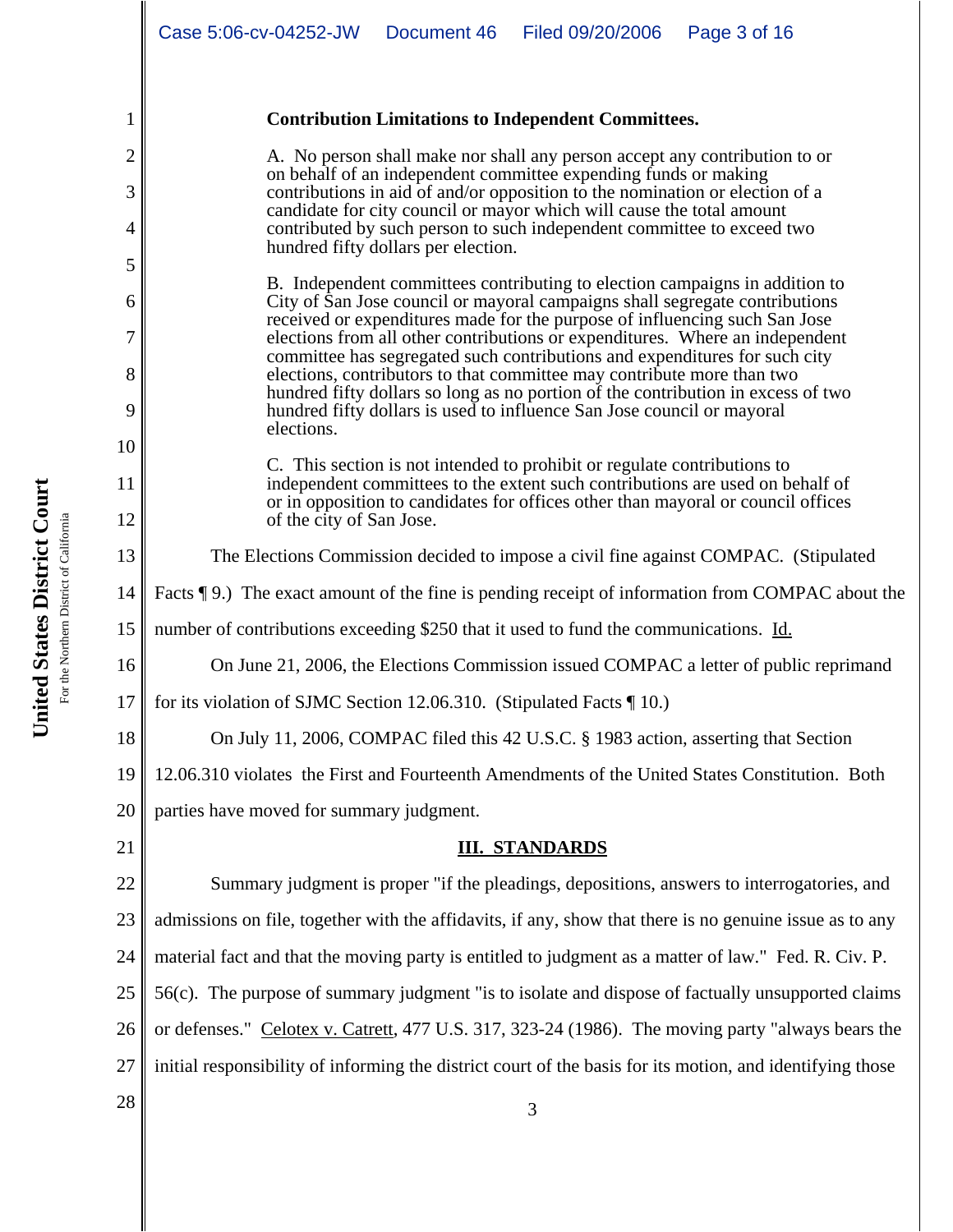2 3 4 5 portions of 'the pleadings, depositions, answers to interrogatories, and admissions on file, together with the affidavits, if any' which it believes demonstrate the absence of a genuine issue of material fact." Id. at 323. If it meets this burden, the moving party is then entitled to judgment as a matter of law when the non-moving party fails to make a sufficient showing on an essential element of its case with respect to which it bears the burden of proof at trial. Id. at 322-23.

6 7 8 9 10 11 12 13 14 The non-moving party "must set forth specific facts showing that there is a genuine issue for trial." Fed. R. Civ. P. 56(e). The non-moving party cannot defeat the moving party's properly supported motion for summary judgment simply by alleging some factual dispute between the parties. To preclude the entry of summary judgment, the non-moving party must bring forth material facts, i.e., "facts that might affect the outcome of the suit under the governing law...Factual disputes that are irrelevant or unnecessary will not be counted." Anderson v. Liberty Lobby, Inc., 477 U.S. 242, 247-48 (1986). The opposing party "must do more than simply show that there is some metaphysical doubt as to the material facts." Matsushita Elec. Indus. Co. v. Zenith Radio, 475 U.S. 574, 586 (1986).

15 16 17 18 19 20 21 22 23 24 25 26 27 The court must draw all reasonable inferences in favor of the non-moving party, including questions of credibility and of the weight to be accorded particular evidence. Masson v. New Yorker Magazine, Inc., 501 U.S. 496, 520 (1991) (citing Anderson, 477 U.S. at 255); Matsushita, 475 U.S. at 588; T.W. Elec. Serv. v. Pac. Elec. Contractors, 809 F.2d 626, 630 (9th Cir. 1987). It is the court's responsibility "to determine whether the 'specific facts' set forth by the non-moving party, coupled with disputed background or contextual facts, are such that a rational or reasonable jury might return a verdict in its favor based on that evidence." T.W. Elec. Serv., 809 F.2d at 631. "[S]ummary judgment will not lie if the dispute about a material fact is 'genuine,' that is, if the evidence is such that a reasonable jury could not return a verdict for the non-moving party." Anderson, 477 U.S. at 248. However, "[w]here the record taken as a whole could not lead a rational trier of fact to find for the non-moving party, there is no 'genuine issue for trial.'" Matsushita, 475 U.S. at 587.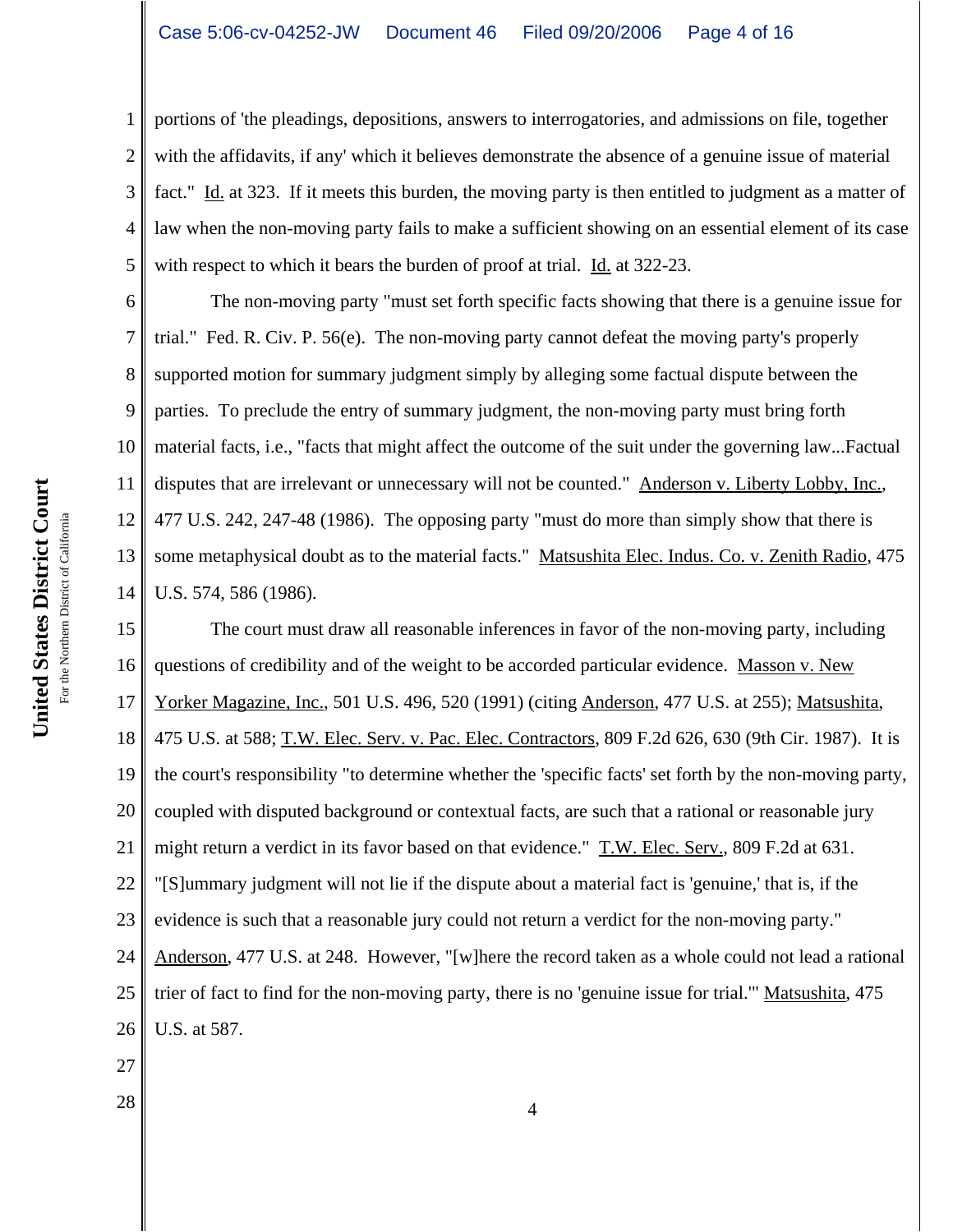#### **IV. DISCUSSION**

2 3 4 5 6 7 Plaintiffs seek summary judgment on their claims that the City of San Jose and the Elections Commission violated their Fourteenth Amendment due process and First Amendment free speech rights by imposing or threatening to impose public censure and civil penalties pursuant to an allegedly unconstitutional municipal ordinance. Defendants seek summary judgment on the grounds that the contested campaign contribution ordinance is consistent with the First Amendment and is not vague or overbroad.

#### **A. First Amendment**

1

8

9

# **i. Standard of Review**

10 11 12 13 14 15 16 17 COMPAC contends that the challenged ordinance is subject to strict scrutiny, because it imposes a content-based expenditure limit on an independent political committee. (Memorandum and Points of Authority in Support of Motion for Summary Judgment or Partial Summary Judgment by All Plaintiffs at 16, hereafter "Plaintiffs' Motion," Docket Item No. 10.) The Defendants contend that the ordinance is subject to a lower level of constitutional scrutiny because it is a contribution limit. (Memorandum of Points and Authorities in Support of Defendants' Motion for Summary Judgment or in the Alternative, for Partial Summary Judgment at 16, hereafter, "Defendants' Motion," Docket Item No. 28.)

18 19 20 21 22 23 24 25 26 27 The Supreme Court first drew a distinction between government-imposed limits on expenditures and contributions in Buckley v. Valeo, 424 U.S. 1 (1976). In Buckley, numerous plaintiffs (including candidates, political parties, and contributors) brought suit against defendant government officials in their official capacity and as members of the Federal Election Commission. Id. at 7-8. The plaintiffs challenged the constitutionality of various provisions of the Federal Election Campaign Act of 1971 ("FECA"). Id. at 7. Certain of the challenged FECA provisions prohibited contributions exceeding \$25,000 per year or \$1,000 per single candidate for an election campaign, and from spending more than \$1,000 per year "relative to a clearly identified candidate." Id. at 12-13. In this seminal case, the Supreme Court held that both FECA's contribution and expenditure limits implicated First Amendment interests, but "its expenditure ceilings impose[d]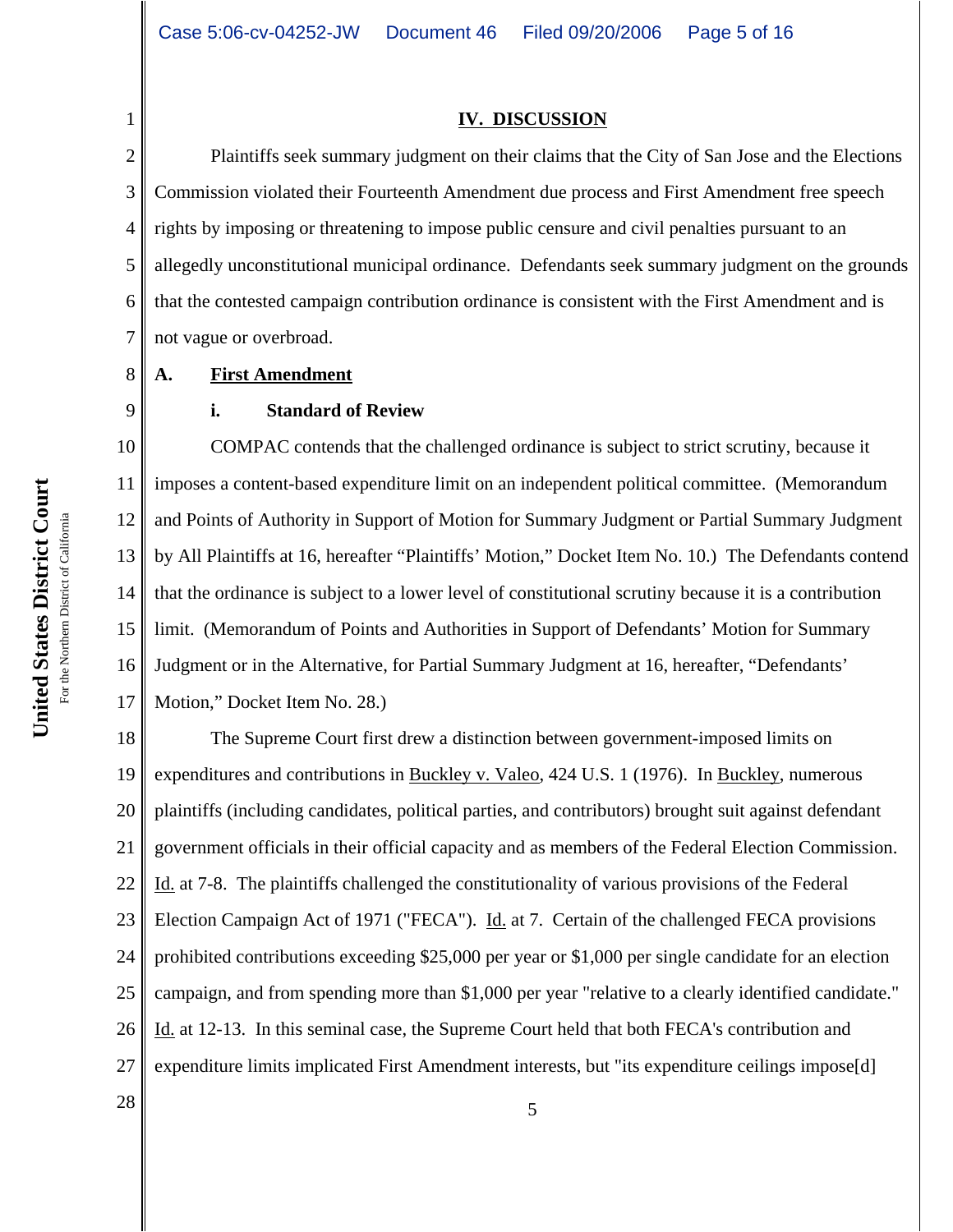1 2 3 4 5 significantly more severe restrictions on protected freedoms of political expression and association than [did] its limitations on financial contributions."  $\underline{Id}$  at 23. The Supreme Court held that contribution limits will be upheld even if they represent a "significant interference with protected rights of political association," so long as they are closely drawn to match a sufficiently important governmental interest. Id. at 25. The Court explained:

[A] limitation upon the amount that any one person or group may contribute to a candidate or political committee entails only a marginal restriction upon the contributor's ability to engage in free communication. A contribution serves as a general expression of support for the candidate and his views, but does not communicate the underlying basis for the support. The quantity of communication by the contributor does not increase perceptibly with the size of his contribution, since the expression rests solely on the undifferentiated, symbolic act of contributing. At most, the size of the contribution provides a very rough index of the intensity of the contributor's support for the candidate. A limitation on the amount of money a person may give to a candidate or campaign organization thus involves little direct restraint on his political communication, for it permits the symbolic expression of support evidenced by a contribution but does not in any way infringe the contributor's freedom to discuss candidates and issues. While contributions may result in political expression if spent by a candidate or association to present views to the voters, the transformation of contributions into political debate involves speech by someone other than the contributor.

14 15 16 17 18 19 20 21 22 23 Id. at 20-21. Expenditure limits present greater cause for constitutional concern because "[a] restriction on the amount of money a person or group can spend on political communication during a campaign necessarily reduces the quantity of expression by restricting the number of issues discussed, the depth of their exploration, and the size of the audience reached." Id. at 19. More recent Supreme Court cases "have construed Buckley as requiring strict scrutiny of limitations on independent expenditures and lesser constitutional scrutiny of limitations on contributions." Lincoln Club v. City of Irvine, 292 F.3d 934 (9th Cir. 2001), citing (*inter alia*) Fed. Elec. Comm'n v. Colorado Republican Fed. Campaign Comm'n, 533 U.S. 431 (2001); Nixon v. Shrink Missouri Gov't PAC, 528 U.S. 377, 387 (2000). The leading Ninth Circuit case bearing on the contribution/expenditure distinction is Lincoln

26 Club, to which both COMPAC and Defendants cite heavily. In Lincoln Club, the City of Irvine enacted a campaign finance law that placed a ceiling of \$320 on the contributions a person or committee could receive from a single source during a two-year election cycle. 292 F.3d at 936.

United States District Court **United States District Court** For the Northern District of California For the Northern District of California 6

7

8

9

10

11

12

13

24

25

27

 $\begin{array}{c|c} 28 & 6 \end{array}$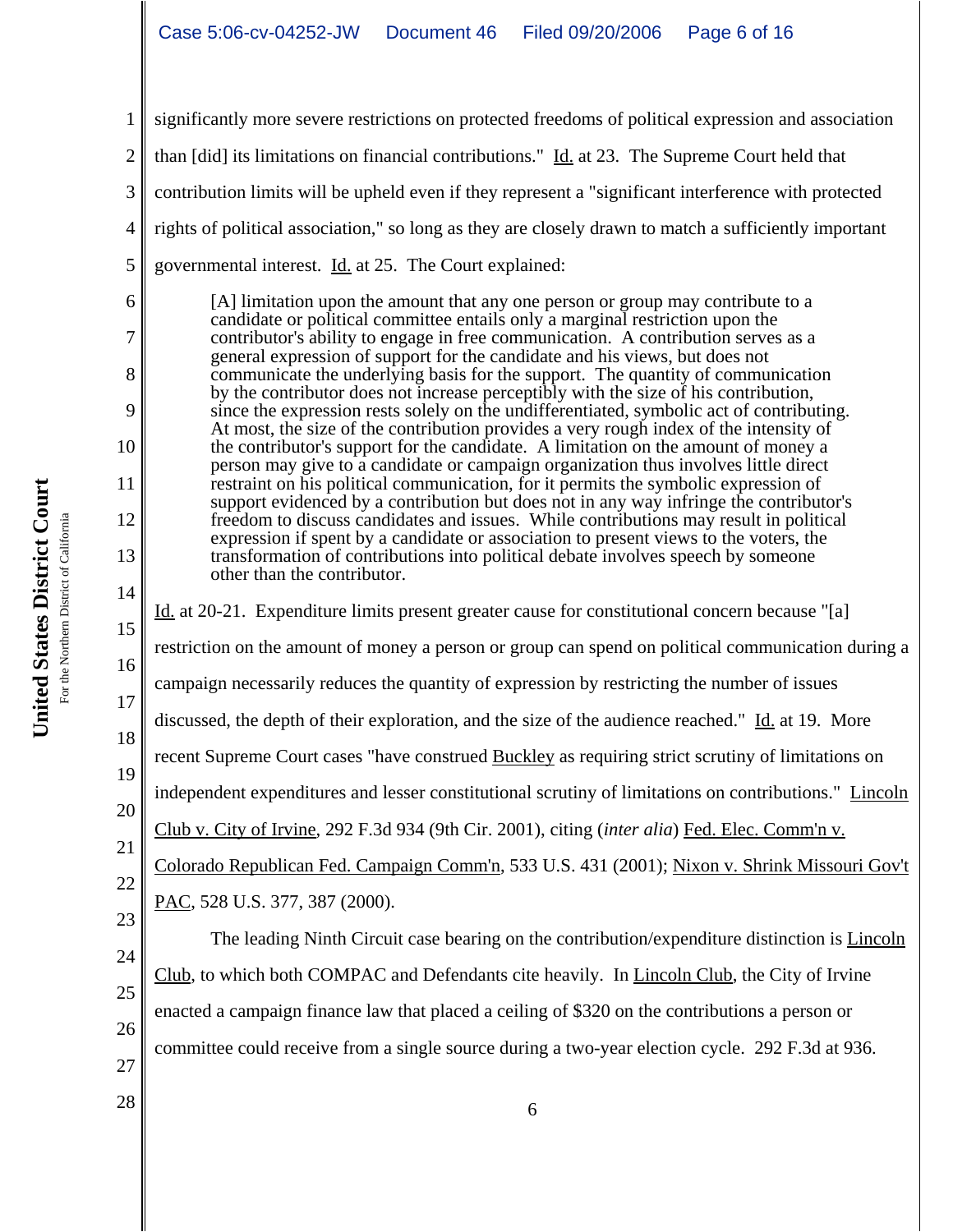19 20 Plaintiff and its two affiliated political action committees were funded by annual dues of \$2000 per member; because their dues payments exceeded the law's ceiling, the plaintiff was barred from making any expenditures whatsoever to support or oppose candidates. Id. Plaintiff sued the city under 42 U.S.C. § 1983, alleging that the law violated its First Amendment rights of free speech and association. Id. The Ninth Circuit noted that its own and Supreme Court precedent cases had dealt with contributions to candidates rather than to independent expenditure committees. Id. at 937. It characterized the ordinance before it as both an expenditure and contribution limitation. First, the ordinance restricted contributions to independent expenditure committees, which was not a constitutionally severe burden on speech and associational freedoms post-Buckley. Id. at 938. Second and more problematically, the campaign finance law restricted expenditures; it barred independent committees from making any political contributions if their source of money was membership dues exceeding the Ordinance's maximum. Id. To comply with the ordinance, the plaintiff's choices were (1) to rearrange its financial structure drastically or (2) to abstain from making any political expenditures in Irving municipal elections. Id. at 938-39. The Ninth Circuit concluded, "The Ordinance's expenditure limitation is a double-edged sword, placing a substantial burden on protected speech (i.e. barring expenditures) while simultaneously threatening to burden associational freedoms (i.e. by requiring a restructuring of the Lincoln Club.) We conclude that such substantial burdens on protected speech and associational freedoms necessitate the application of strict scrutiny to the Ordinance." Id. at 939. Since the Ninth Circuit's decision, no district court in this circuit has confronted this issue.

21 22 23 24 25 26 27 This case is factually distinguishable from Lincoln Club in multiple ways. However, the Court concludes – applying the rationale of  $Lincoh Club$  – that SJMC Section 12.06.310 serves as a</u> dual limit on contributions and expenditures. On one hand, the ordinance limits contributions that the committee can use to support or oppose a candidate for municipal government to \$250. Here, strict scrutiny is not triggered as per Buckley, particularly since there is no substantial interference with protected rights of political association. Would-be contributors may donate to COMPAC in whatever increments they choose, subject to the ordinance's requirements regarding segregating

1

2

3

4

5

6

7

8

9

10

11

12

13

14

15

16

17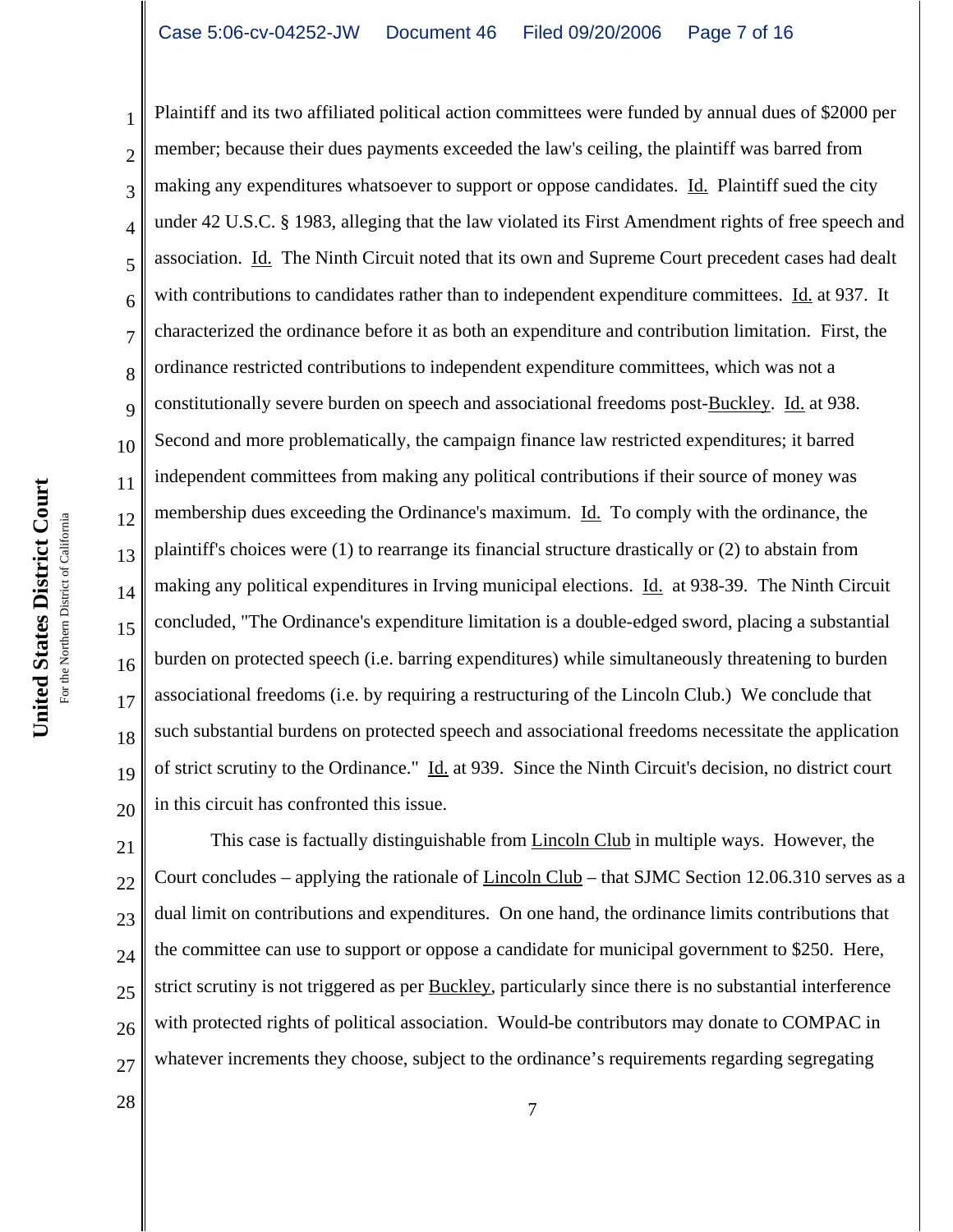funds to be used for aiding or opposing a candidate. However, the restriction also serves as a content-based expenditure limit – independent committees may spend only \$250 per donor, if they are spending to aid or oppose a candidate for San Jose municipal office.<sup>1</sup> The Defendants' conduct substantiates the conclusion that the ordinance does function as an expenditure limit. As COMPAC correctly contends:

That the ordinance is essentially a limitation on expenditures is also exemplified by the Commission's enforcement action against COMPAC: the Commission did not issue a reprimand against COMPAC's contributors for violating the \$250 limit – but rather against COMPAC for funding its mailers and telephone messages. More importantly, the Commission did not base its reprimand solely on COMPAC's receipt of contributions exceeding \$250, but on the Commission's interpretation of COMPAC's expenditures – the Commission concluded that the mailers and telephone messages aided or opposed a mayoral candidate.

11 12 13 14 15 16 17 18 19 20 21 (Plaintiff's Motion at 15.) It is indisputable that there has been no showing of hardship to COMPAC comparable in magnitude to that suffered in Lincoln Club. Rather than facing a complete bar on expenditures, COMPAC faces restrictions on expenditures. Rather than an ordinance requiring a complete restructuring of its finances, COMPAC is confronted with a statute requiring it to set procedures in place to segregate funds exceeding \$250 under particular circumstances. However, since Buckley, the Supreme Court has viewed expenditure limits with heightened concern because of their potential to alter the quantity and manner of a political speaker's speech. Buckley, 424 U.S. at 19. Even though the harm to the COMPAC here is not as pronounced as in Lincoln Club, the Court holds that the appropriate level of constitutional review is strict scrutiny: the restriction must be narrowly tailored to serve an overriding state interest. ACLU of Nevada v. Heller, 378 F.3d 979, 992-93 (9th Cir. 2004).

22

1

2

3

4

5

6

7

8

9

10

23 24

<sup>25</sup> 26 27 <sup>1</sup> That the ordinance is a content-based expenditure limitation is made clear because it is susceptible to the following interpretation: contributions of any amount may be made to an independent committee, even for the committee's use in aid of or opposition to candidates. Applying the ordinance, a contributor could donate \$1000 to COMPAC to be used in aid of or opposition to the nomination or election of four candidates for San Jose Mayor or City Council— but COMPAC could not use the entire sum in aid of or opposition to a single candidate.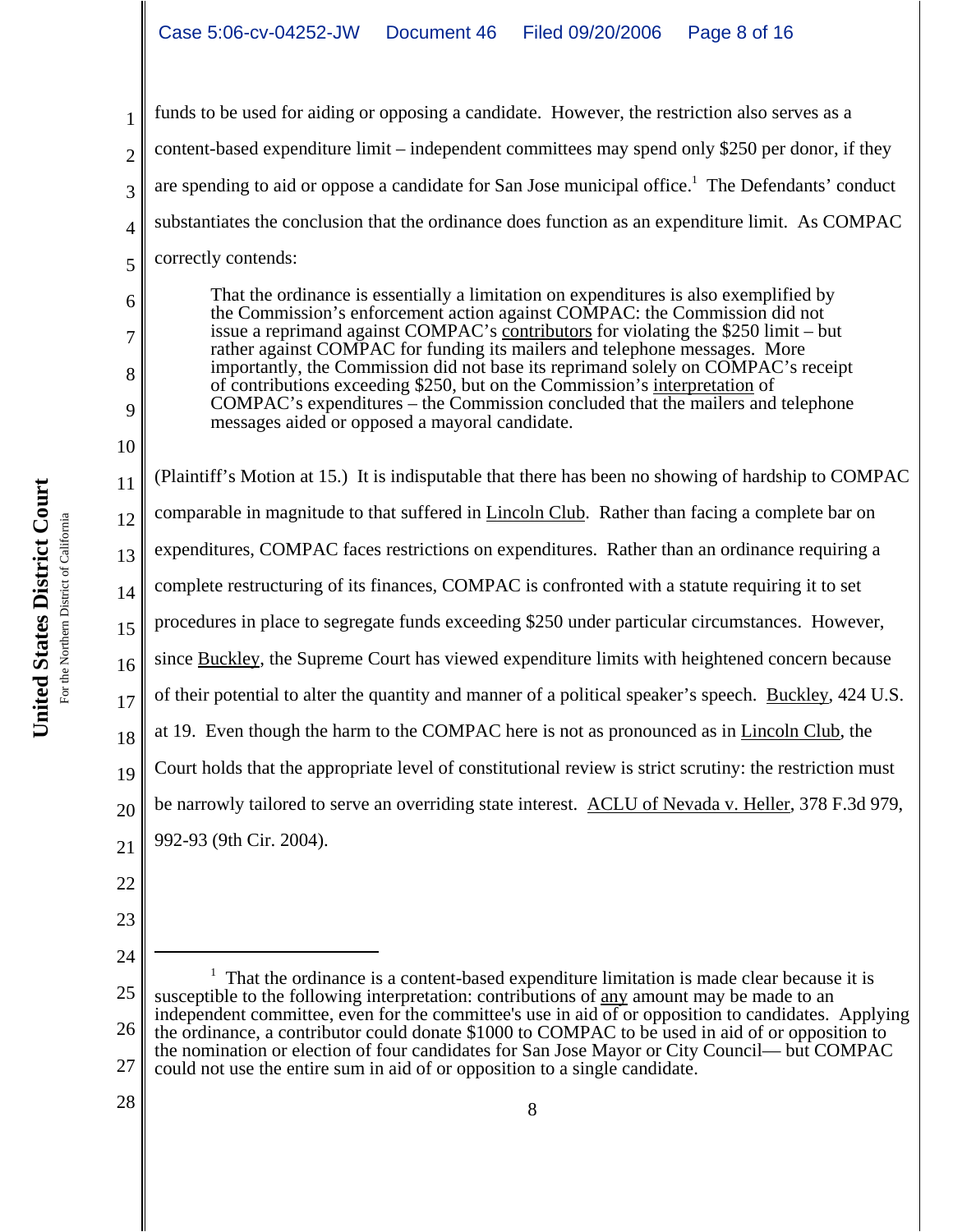1

2

3

4

5

6

7

8

9

10

11

### **ii. Constitutionality of the Ordinance Under Strict Scrutiny**

The Defendants contend that contribution limits serve two important government interests: to prevent "both the actual corruption threatened by large financial contributions and the eroding of public confidence in the electoral process through the appearance of corruption." (Defendants' Motion at 16, quoting McConnell v. Federal Elections Commission, 540 U.S. 93, 136 (2003)). COMPAC first contends that the proffered government interest in campaign finance regulation – preventing corruption and the appearance of corruption – is not an overriding state interest when "grafted on" to laws regulating independent committees rather than candidates. (Plaintiffs' Motion at 16-17.) Second, COMPAC contends that the contested ordinance is not narrowly drawn to serve a compelling government interest due to vagueness, overbreadth, and a contribution limit so low as to create serious associational and expressive problems. (Plaintiffs' Motion at 17-18.)

12 13 14 15 16 17 18 19 20 21 22 23 24 25 26 27 The Court finds that preventing corruption and the appearance of corruption is an important government interest when applied to contribution limits on candidates or committees who coordinate with candidates. McConnell, 540 U.S. at 136. However, SJMC Section 12.06.310 is not narrowly tailored to serve that interest, because it also serves as an expenditure limit on independent committees. Far from narrow tailoring, the ordinance sweeps broadly to regulate a significant amount of protected speech. For instance, COMPAC correctly contends that the contested ordinance, as presently written and interpreted by the Election Commission, could encompass conduct as mundane as "mentioning the vote of a city official on a piece of legislation in a newsletter sent to...members." (Plaintiffs' Motion at 17.) The Defendants contend that COMPAC's conduct is distinguishable from this example: "it is hard to believe that COMPAC is genuinely so confused as to not know the difference between its mass mail and telephone campaign targeting a mayoral candidate launched three weeks before the mayoral election and simply inviting an official to speak on a panel or mentioning a City Council vote in a newsletter." (Defendants' Opposition to Plaintiffs' Motion for Summary Judgment at 12, hereafter, "Defendants' Opposition," Docket Item No. 35.) Moreover, although it is not dispositive, the \$250 contribution limit per election is low, particularly in its failure to adjust for inflation. In invalidating \$200-400 limits on individual

 $\begin{array}{c|c}\n 28 & \rightarrow \text{9}\n \end{array}$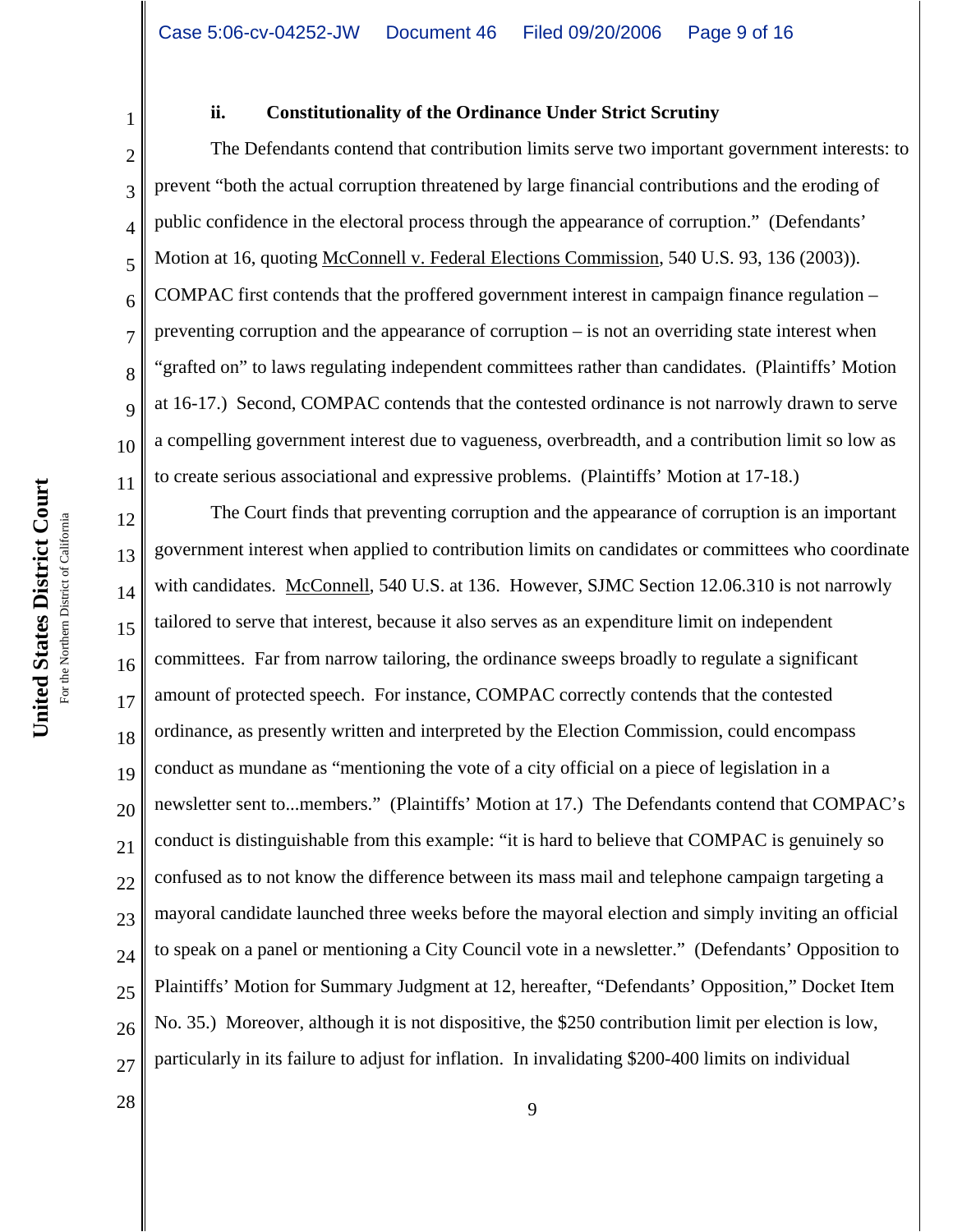1 2 3 4 5 contributions to state races, the Supreme Court considered, *inter alia*, the limits placed on challengers seeking to run competitive campaigns, the absence of automatic adjustment for inflation, and the absence in the record of "any special justification that might warrant a contribution limit so low or so restrictive as to bring about the serious associational and expressive problems" described. Randall v. Sorrell, 126 S.Ct. 2479, 2495-99 (2006).

6 7 8 9 Although the Defendants are correct that COMPAC's conduct is factually distinguishable, the Court holds that SJMC Section 12.06.310 regulates more speech than is necessary to advance the government interest of preventing corruption and the appearance thereof. $2$  As such, it cannot survive a strict scrutiny challenge.

#### 10 **B. Fourteenth Amendment**

# **i. Vagueness**

12 13 14 15 16 17 18 19 COMPAC challenges the constitutionality of SJMC Section 12.06.310, contending that the words "in aid of or opposition to" violate due process because their meaning is "entirely dependent on the subjective interpretation of the Commission," they invite an "arbitrary and discriminatory application" of the law, and as applied, they have had a chilling effect on COMPAC's exercise of its free speech rights. (Plaintiffs' Motion at 5-9.) Defendants contend that the ordinance's language is not vague or overbroad because the Supreme Court has found similar language constitutional, the language is properly tailored, and COMPAC could have obtained an advisory opinion about the legality of its planned mailer and telephone campaign. (Defendants' Motion at 19-21.)

20 21 22 23 24 25 A high ("stringent") degree of clarity is constitutionally required of laws that "threaten to inhibit the exercise of constitutionally protected rights," including laws affecting freedom of speech. Hoffman Estates v. Flipside, 455 U.S. 489, 499 (1982). SJMC Section 12.06.310 cannot pass constitutional muster because it does not provide fair or adequate warning to speakers in the political process as to what conduct is prohibited. Nowhere in the Defendants' papers is a satisfactory explanation to the scenarios that COMPAC raises:

26

United States District Court **United States District Court** For the Northern District of California For the Northern District of California

<sup>27</sup>  $2$  Defendants also argue that due deference to the legislative determination is appropriate. (Defendants' Motion at 18.) This argument is predicated on an incorrect level of scrutiny.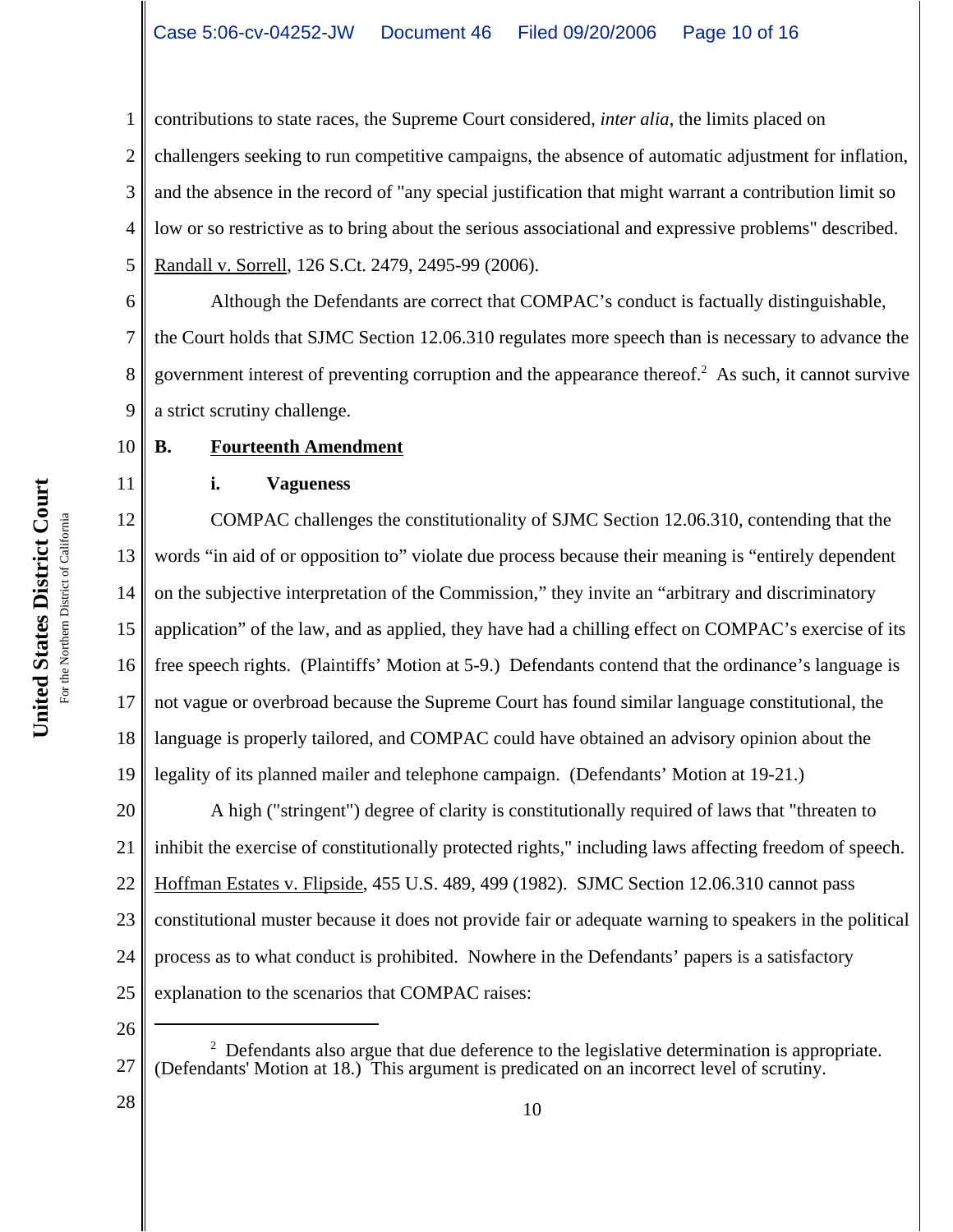What does in aid of or in opposition to a candidate mean? If a COMPAC mailer praises a candidate's stance on an unpopular issue, does that aid or oppose the candidate? What if a communication vilifies a candidate's support of a popular issue? Does televising a candidate forum sponsored by a business group aid or oppose a candidate who has taken positions unpopular with the business community? (Plaintiffs' Motion at 6.)

SJMC Section 12.06.310 is subject to "arbitrary and discriminatory application." (Plaintiffs' Motion at 7.) This finding is exemplified by the Election Commission's adoption of the Evaluator's Report, which said of COMPAC's conduct, "Slogans like 'there has to be a better way for San Jose' and 'is this any way to run a city,' may not rise to the level of 'express advocacy,' but the intent to affect the election seems clear to us." (Stipulated Facts, Exh. at 18.) The Court finds that it is clear that San Jose's framework for independent committees to follow is constitutionally untenable. Put simply, a committee knows that it may not finance communications "in aid of or in opposition to" a candidate with contributions exceeding \$250. If the committee is unclear on whether its proposed communication would violate the ordinance – for instance, because it merely plans to mention how elected representatives seeking reelection voted on a particular issue – it may seek an advisory opinion from the Election Commission. The Election Commission, in issuing its advisory opinion, may consider what the intention of the would-be communicator appears to be. This statutory setup is plainly vague, as it does not afford a would-be speaker a reasonable means of discerning ex ante whether its conduct is lawful. Further, it affords troubling discretion to the Election Commission to base its determination of whether a speaker's communication is lawful on that speaker's perceived intent.

21 24 25 26 27 Defendants' principal argument is that the Supreme Court found in McConnell that the words "oppose," "attack," and "support" were not unconstitutionally vague. (Defendants' Motion at 20.) In McConnell, the Supreme Court considered the constitutionality of the Bipartisan Campaign Reform Act of 2002 ("BCRA"). 540 U.S. at 115. The BCRA was enacted to close a gap in campaign finance law that allowed political parties and candidates to circumvent the Federal Election Campaign Act of 1971 ("FECA"). Id. at 132. FECA imposed "hard money" contribution limitations, imposing a ceiling on contributions for the purpose of advocating a candidate's election

1

2

3

4

5

6

7

8

9

10

11

12

13

14

15

16

17

18

19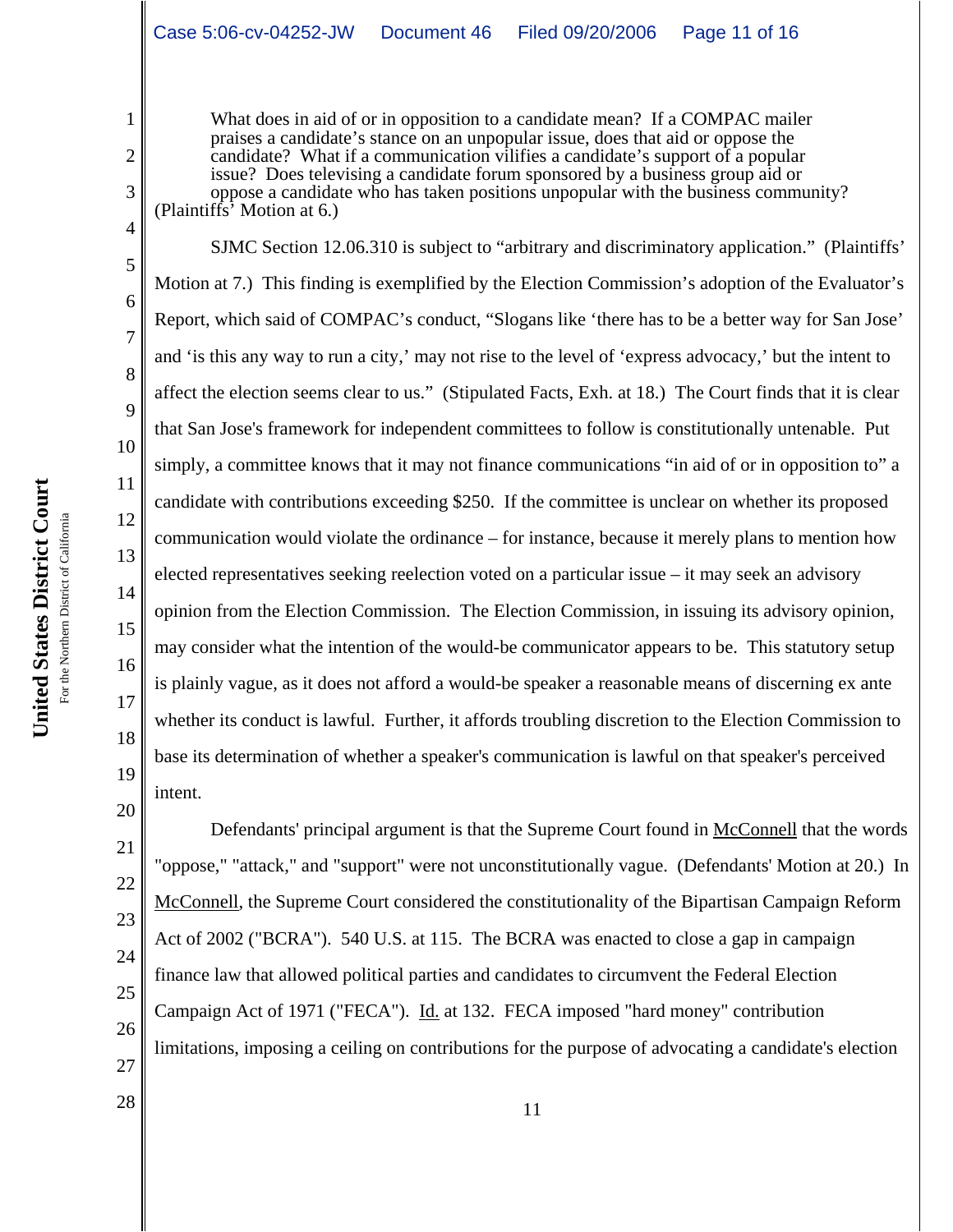or defeat. Political parties and candidates were circumventing FECA's limitations through softmoney contributions. Id. at 124. BCRA was enacted to eliminate FECA's soft money loophole. Under BCRA, one of the new categories of "federal election activity" subject to restrictions was "a public communication that refers to a clearly identified candidate for Federal office (regardless of whether a candidate for state or local office is also mentioned or identified) and that promotes or supports a candidate for that office; or attacks or opposes a candidate for that office (regardless of whether the communication expressly advocates a vote for or against a candidate.)" 2 U.S.C. § 431(20)(A)(iii).

9 10 11 12 13 14 15 16 17 18 19 20 21 Defendants appear to contend as an absolute proposition that the Supreme Court held that the words "oppose," "attack," and "support" were not unconstitutionally vague in McConnell. (Defendants' Opposition at 14-15.) The correct reading of McConnell is not so broad. The Supreme Court's finding that those words satisfied due process must be interpreted in the context of BCRA, which was an "electioneering communication" ordinance. It applied pointedly and specifically only to (1) broadcast, satellite, and cable communications (2) clearly identifying a candidate for federal office (3) airing within sixty days of a general election or thirty days of a primary, and (4) targeted to the relevant electorate, i.e. those in the relevant jurisdiction, if for an election other than President or Vice-President. 540 U.S. at 189-191; see also 2 U.S.C. § 434(f)(3)(A)(i). In contrast, the SJMC ordinance applies (1) to expenditures on all manner of communications; (2) that can be construed in aid of or opposition to a candidate, which could potentially include ads that do not directly mention the candidate, $3$  and (3) without regard to the timing relative to the election. Thus, three of the four constraints that lent meaning to the words in BCRA are not applicable here.

22 23 24 Defendants contend that COMPAC could have obtained an advisory opinion from the Elections Commission or the San Jose City Attorney. (Defendants' Motion at 21.) However, it is axiomatic that Defendants cannot salvage an unconstitutionally vague law by offering would-be

25

1

2

3

4

5

6

7

8

<sup>26</sup> 27 <sup>3</sup> Of course this is not one such case. However, if the Election Commission is willing to consider the Evaluator's determination of intent, then it is conceivable that the ordinance could apply to communications not directly referencing a candidate if the speaker's perceived intent is to aid or oppose a candidate.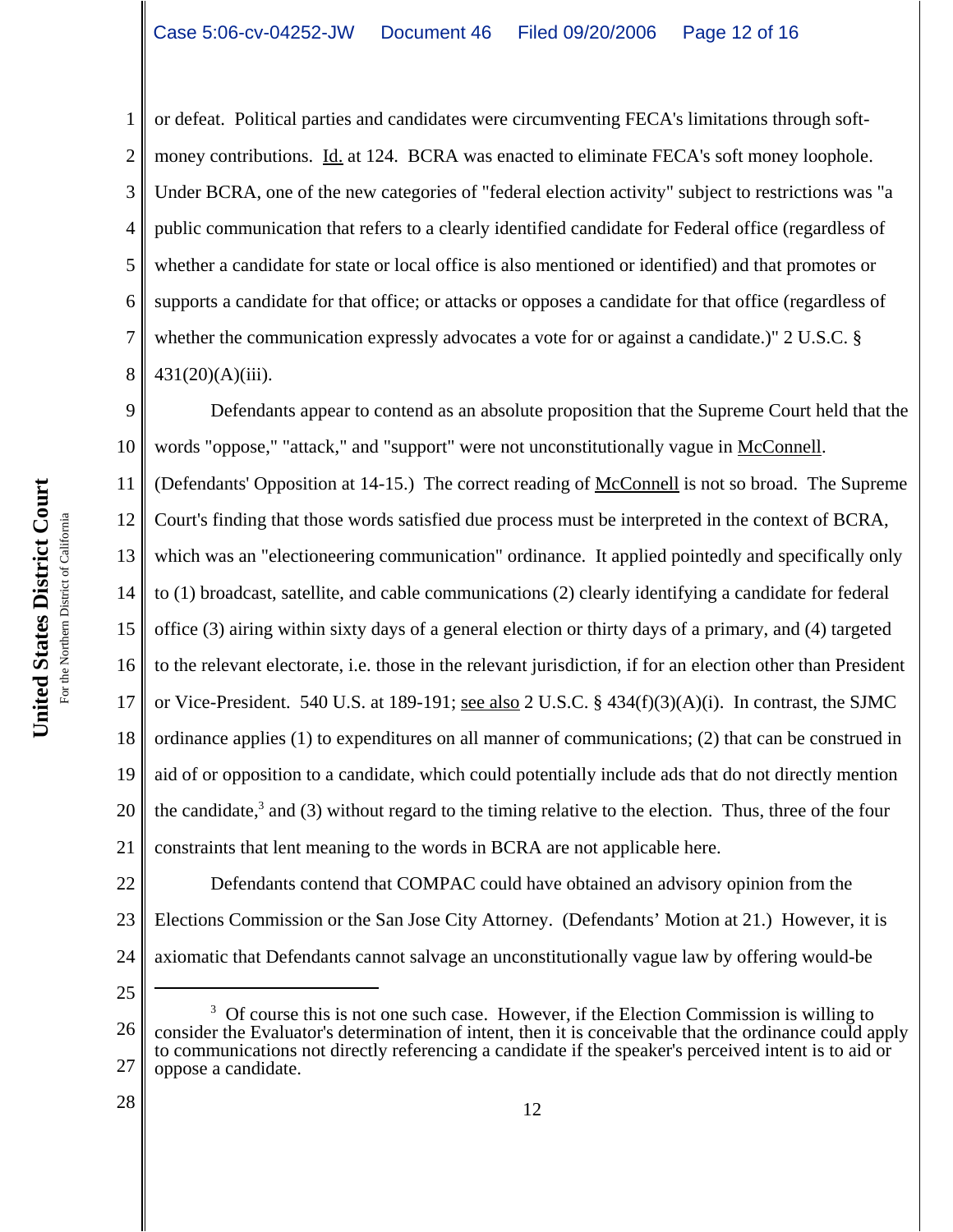1 2 3 4 5 6 7 8 9 10 11 12 13 14 15 speakers an opportunity to have their speech green-lighted in advance, and the case that Defendants cite in support of this proposition does not so hold.<sup>4</sup> In McConnell, the Supreme Court was satisfied that the challenged statutory language was not unconstitutionally vague, independently of the possibility of the plaintiffs obtaining an advisory opinion. The Supreme Court's vagueness discussion upholding the BCRA's use of the words "promote," "oppose," "attack," and "support" did so in the context of speech by *political parties*. McConnell, 540 U.S. at 170. The Supreme Court held that the four challenged words "clearly set forth the confines within which potential party speakers must act in order to avoid triggering the provisions." Id. (emphasis added.) In holding that the four words "provide explicit standards for those that apply them" and "give the person of ordinary intelligence a reasonable opportunity to know what is prohibited," the Supreme Court wrote: This is particularly the case here, since actions taken by political parties are presumed to be in connection with election campaigns. See Buckley, 424 U.S. at 79 (noting that a general requirement that political committees disclose their expenditures raised no problems because the term "political committee" "need only encompass organizations that are under the control of a candidate or the major purpose of which is the nomination or election of a candidate" and thus a political committee's expenditures "are, by definition, campaign-related.")

16 17 18 19 20 21 22 23 24 25 26 Id. The Supreme Court's focus, then, was on political parties and their speakers. Due to the presumption that political parties act in connection with political campaigns, it was reasonable that their members of "ordinary intelligence" could ascertain whether party speech promoted, opposed, attacked, or supported a candidate. Only after that finding did the Supreme Court write in dicta, "Furthermore, should plaintiffs feel that they need further guidance, they are able to seek advisory opinions for clarification and thereby 'remove any doubt there may be as to the meaning of the law.'" Id. Here, the conduct of an independent committee—not a political candidate or committee "the major purpose of which is the nomination or election of a candidate"— has been implicated by SJMC Section 12.06.310. As such, Defendants cannot rely on the Supreme Court's dicta on advisory opinions in McConnell to salvage an unconstitutionally vague law.

27 <sup>4</sup> Defendants cite to Buckley v. Valeo, 424 U.S. at 24. (Defendants' Motion at 21.) However, their quotation is taken from McConnell, 540 U.S. at 170 n.64.

13

United States District Court **United States District Court** For the Northern District of California For the Northern District of California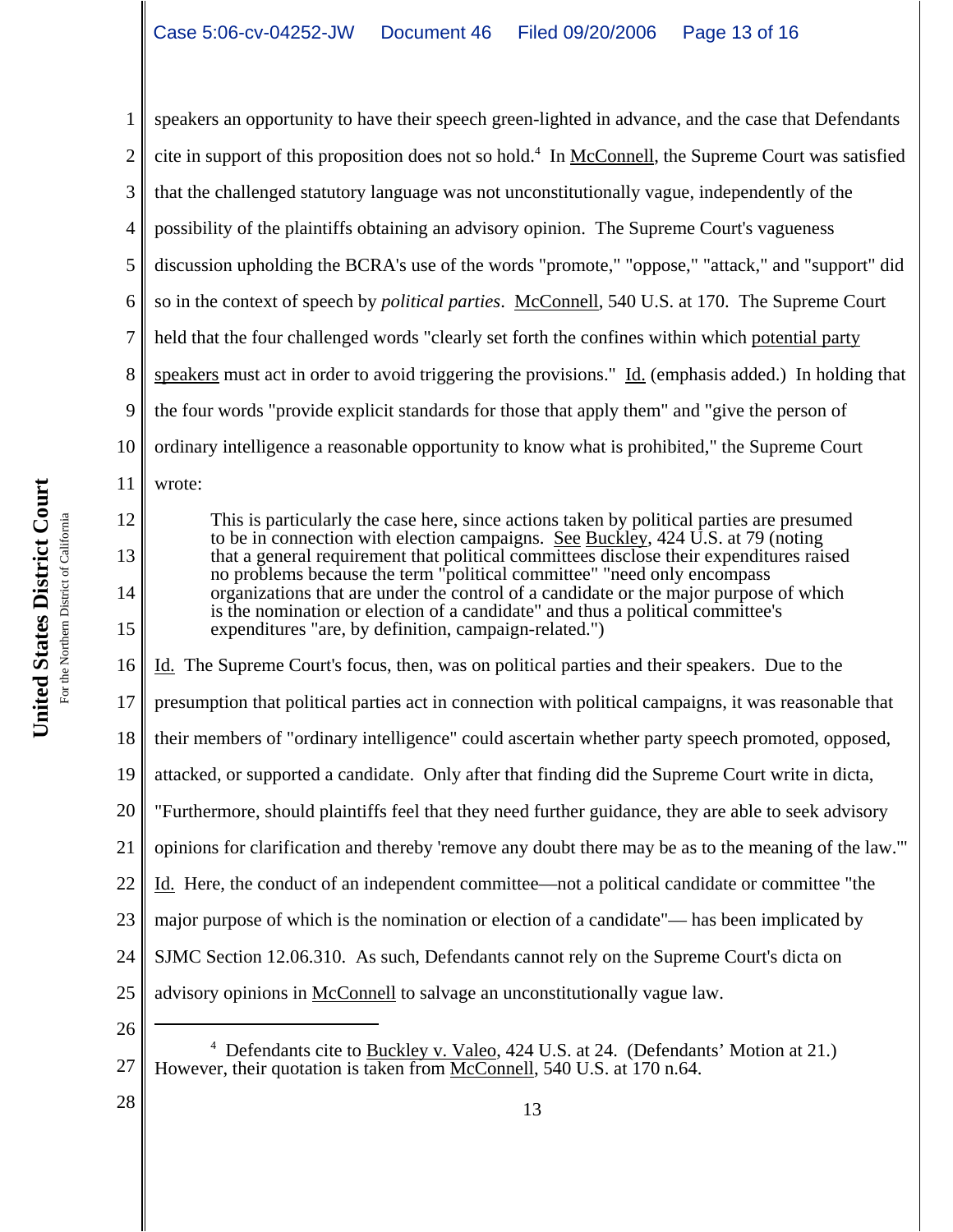1 2 3 The Court concludes that SJMC Section 12.06.310 violates the Due Process Clause of the Fourteenth Amendment, because it is impermissibly vague and susceptible to arbitrary or discriminatory interpretation.

## **ii. Overbreadth**

Because SJMC Section 12.06.310 is unconstitutionally vague, the Court deems it unnecessary to address the question of whether the ordinance is overbroad.

7

4

5

6

# **iii. Narrowing Construction**

8 9 10 11 12 13 14 COMPAC contends that the Court should give the challenged ordinance a limiting construction, applying it only to express advocacy. (Plaintiffs' Motion at 10-11.) The Ninth Circuit has held that "McConnell left intact the ability of courts to make distinctions between express advocacy and issue advocacy, where such distinctions are necessary to cure vagueness and overbreadth in statutes which regulate more speech than that for which the legislature has established a significant government interest." Heller, 378 F.3d 985 (quoting Anderson v. Spear, 356 F.3d 651, 664-65 (6th Cir. 2004)).

15 16 17 18 19 20 21 22 23 24 25 26 27  $\begin{array}{|c|c|c|c|c|}\n \hline\n 28 & 14 \\
\hline\n \end{array}$ Federal courts are "without power to adopt a narrowing construction of a state statute unless such a construction is reasonable and readily apparent." Stenberg v. Carhart, 530 U.S. 914, 944 (2000) (quoting Boos v. Barry, 485 U.S. 312, 330 (1988)). Here, COMPAC contends that the Ninth Circuit has held that statutes that turn on whether conduct "influences" an election are subject to a narrowing construction. (Plaintiffs' Motion at 12, citing Heller, 378 F.3d at 986 n.5.) The Ninth Circuit in Heller referenced two other circuit decisions that held statutes susceptible to constitutional narrowing: (1) a Seventh Circuit case regarding the phrase "to influence the election of a candidate...or the outcome of a public question" and (2) a Fourth Circuit case regarding the phrase "for the purpose of influencing the outcome of an election for public office." Id., citing Brownsburg Area Patrons Affecting Change v. Baldwin, 137 F.3d 503, 510 (7th Cir. 1998); Va. Soc'y for Human Life, Inc. v. Caldwell, 152 F.3d 268, 269 (4th Cir. 1998). One question posed by Caldwell, Heller, and Baldwin is whether this case's phrase, "in aid of or opposition to," is closer to "influencing," which the Fourth and Seventh Circuits held were susceptible to narrowing constructions, or "related

United States District Court **United States District Court** For the Northern District of California For the Northern District of California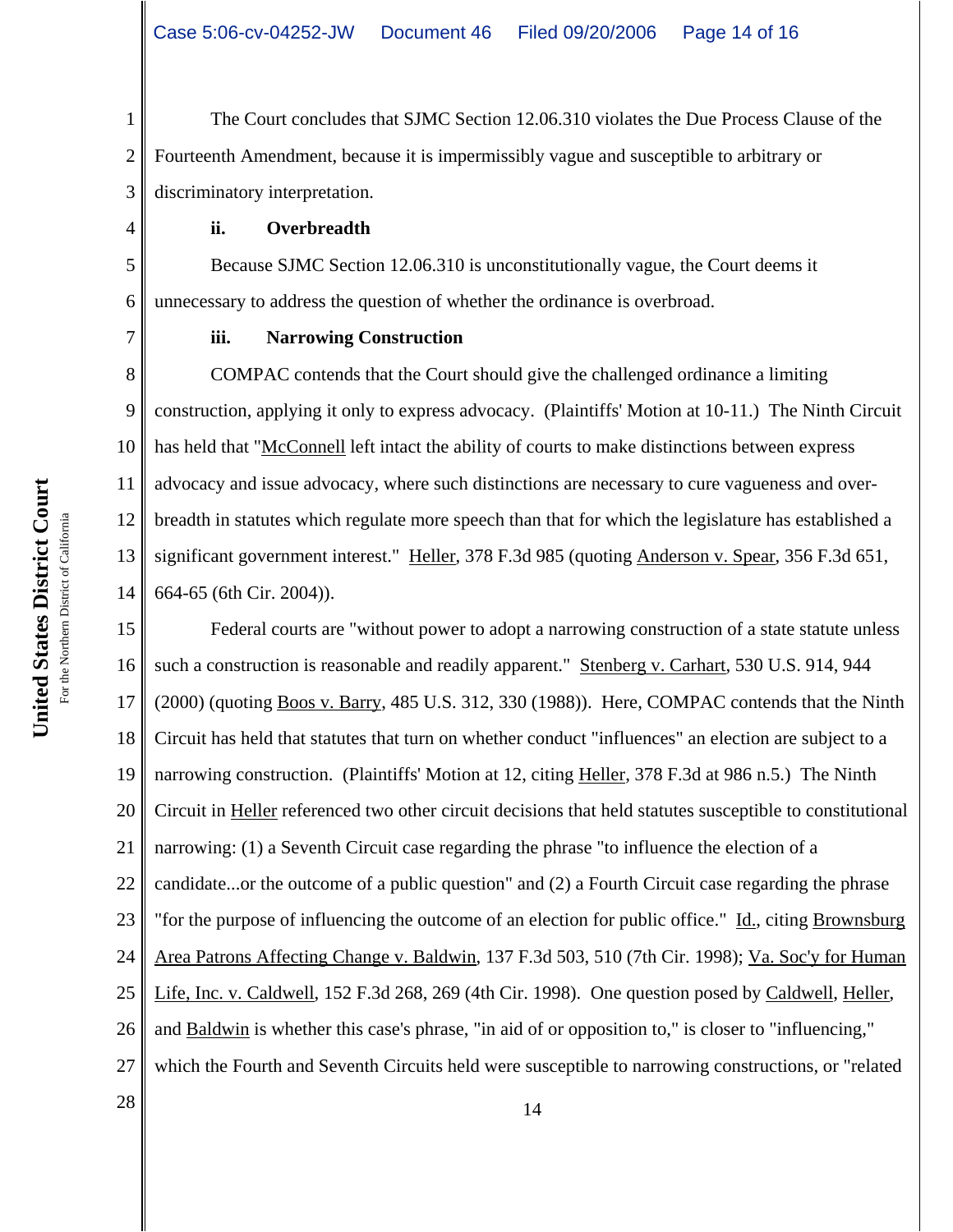- to," which the Ninth Circuit held was not. However, the Court need not decide this question,
- 2 because, as the Fourth Circuit held in Caldwell:

A federal district court "lacks jurisdiction authoritatively to construe state legislation." United States v. Thirty-Seven (37) Photographs, 402 U.S. 363, 369 (1971). As the Seventh Circuit has explained: "An important difference between interpretation of a state statute by a federal court and by a state court is that only the latter interpretation is authoritative. If the district judge [reads the state's] statute so narrowly as to obviate all constitutional questions, it would still be possible for the state to prosecute people for violating the statute as broadly construed, because the enforcement of the statute would not have been enjoined."

- 152 F.3d at 270 (some citations omitted). For this reason, the Court's supplying a narrowing
- 9 construction would not supply COMPAC with the relief that it seeks. The plaintiff in Caldwell
- 10 faced exactly this issue:

1

3

4

5

6

7

8

11

12

13

14

15

17

18

20

22

23

24

25

26

27

The district court's holding, that the Virginia statutes at issue did not apply to [plaintiff], could not prevent a private party from suing to enjoin [plaintiff's] distribution of campaign literature based on the statutes, nor could it prevent the state from prosecuting [plaintiff] for failing to comply with the statutes. Because the scope of the statutes' applicability had not authoritatively been narrowed and by their plain terms they applied to [plaintiff], [plaintiff's] speech was still chilled by the statutes.

- Id. The proper remedy, then, for the violation of due process at issue here is for the Court to
- 16 invalidate the statute and enjoin its enforcement.
	- **V. CONCLUSION**
	- The Court GRANTS COMPAC's Motion for Summary Judgment and DENIES Defendants'
- 19 Motion for Summary Judgment. Plaintiffs are entitled to reasonable attorney's fees.
- 21 Dated: September 20, 2006

James Wase

**J/AMES WARE** United States District Judge

 $\begin{array}{c|c|c|c} \hline 28 & 15 \end{array}$